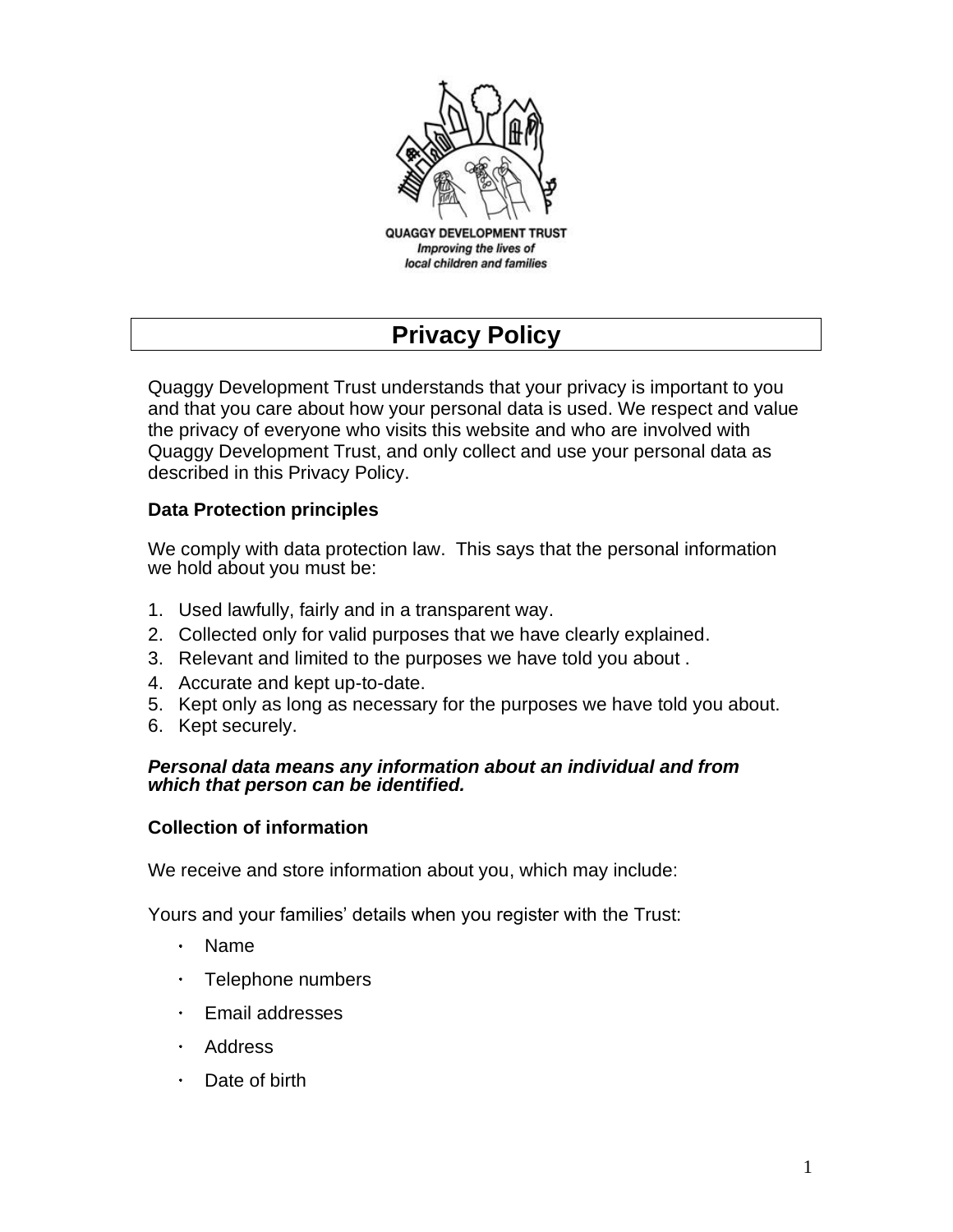

- $\bullet$ Education and Employment status
- **Ethnicity**  $\bullet$
- $\bullet$  . Gender
- Asylum seeker status  $\bullet$
- Disability or special need details  $\bullet$  .

We also collect and keep other information such as:

- Children's records
- $\cdot$  Family Files
- $\bullet$  . Registers of attendances
- Accident forms  $\bullet$  .
- Feedback from surveys and questionnaires
- Compliments, complaints and suggestions

Information from our website:

Your name, telephone number and email. We collect this information online when you complete a contact form or booking on the website.

Information we collect automatically via the use of cookies, for example:

- $\bullet$ Information about your use of the website
- $\bullet$  . The requested web page or download with date and time you accessed the website
- The internet address from which you accessed the site  $\bullet$  .
- Details about your device, browser and operating system for support purposes

## **Use of cookies**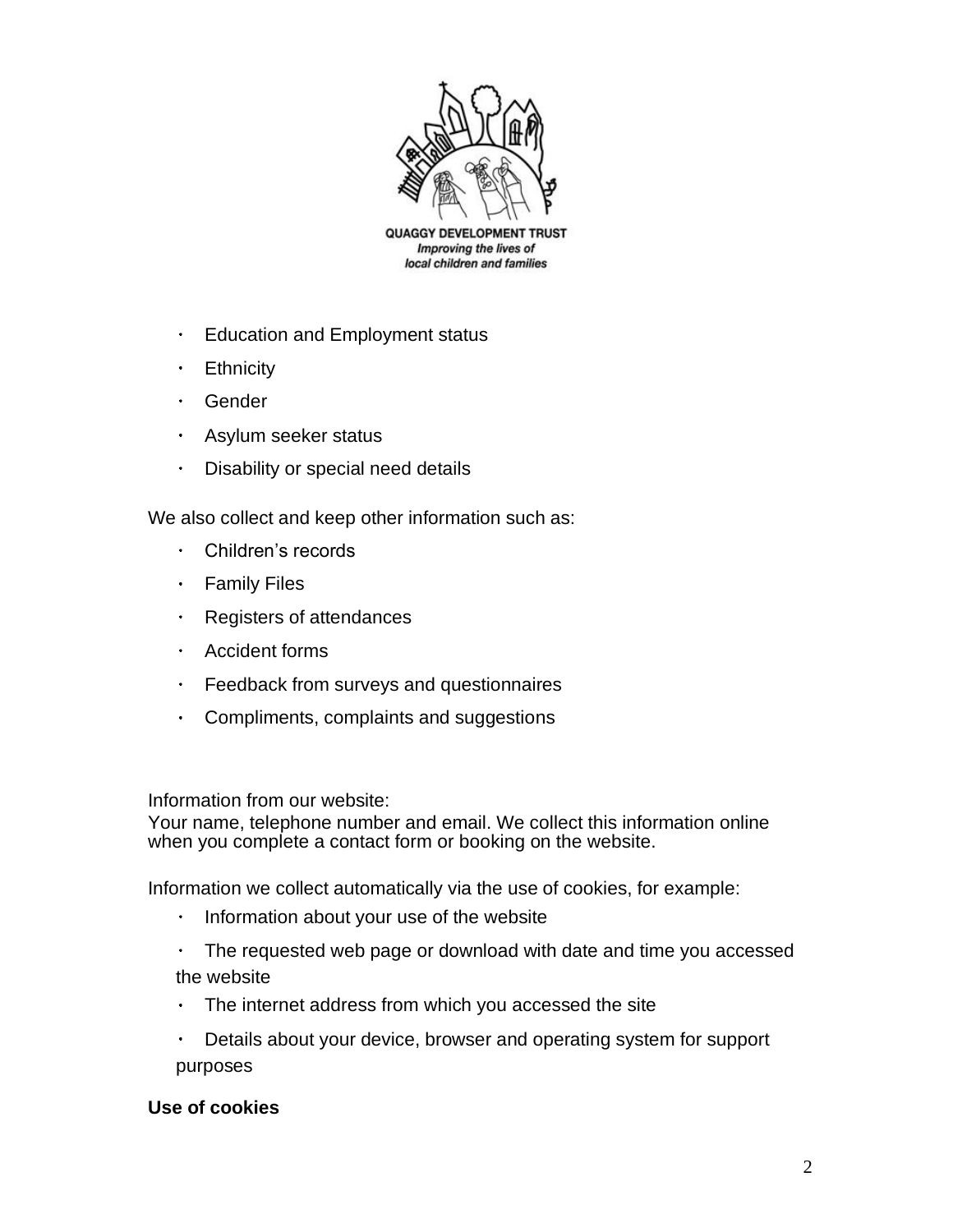

In order to do this, we may send cookies to your device. Cookies are text files that let us identify your device, carry out transactions and capture the information above. You can adjust the settings on your device to decline use of cookies by the QDT website; however, this may limit your ability to carry out certain functions of the website. Please contact the supplier of your device for instructions on how to do this.

## **Use of information**

We collect data in order to administer, deliver and monitor our services so that we can make sure they are appropriate and so we can make improvements to our performance. We use data to support families, to fundraise, to support our work, to respond to enquiries and complaints and to meet our contractual and legal obligations. We can provide you with information about how to access our services if you request it.

#### **Safeguarding**

We have a statutory duty to record any incidents around the safeguarding of children and child protection. Any data is stored securely and is only shared with relevant third parties as required by law according to legal requirements,

#### **Consent – your choices**

We will only contact your personal email address if we have your consent to do so. All our marketing email communications include clearly visible unsubscribe and opt-out links for changing preferences. You can opt out of communications by emailing [privacy@quaggychildrenscentre.org.uk](mailto:privacy@quaggychildrenscentre.org.uk)

#### **Disclosure of information**

Information collected by us will be used by QDT only and not passed to third parties unless you have given consent, except where the product or service is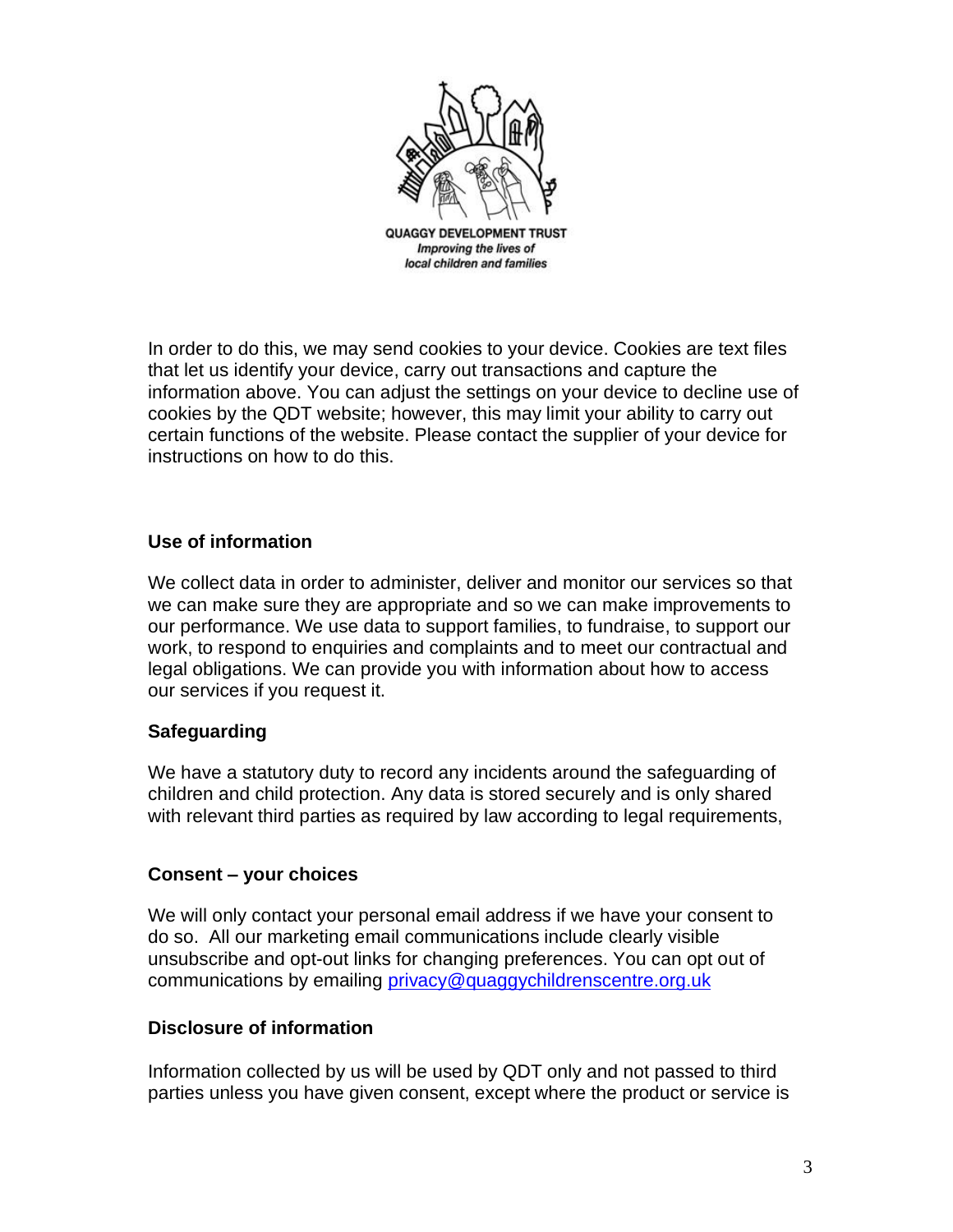

**QUAGGY DEVELOPMENT TRUST** Improving the lives of local children and families

delivered by a third party on our behalf, or we are obliged by law to do so. If those third parties are based outside the EU, we will ensure that their data processing activities are compliant with EU law. Only the data that is necessary to perform the task is accessed and processed.

We will only keep data for as long as necessary. Only authorised employees and partners, and those who process data on our behalf (e.g. software suppliers) have access to data.

QDT **does not** sell any personal data that we hold. QDT shares personal data with the following parties:

- Member organisations and partners delivering our programmes (for the purposes of networking and access to opportunities).
- Funders will receive aggregated and anonymised statistics only. These are shared with funders to demonstrate the impact of participation in our programmes.
- $\bullet$  . HMRC and other organisations for the performance of processing employee contracts and Gift Aid.
- Social Services, emergency services, the Health and Safety executive, local authorities and the police in the event of an emergency or in the event of a safeguarding issue (e.g. there is a risk to the safety of a young person or any other party) or to law enforcement agencies for the prevention and detection of crime.
- Where we have a legal or regulatory obligation we will share data/information with the police, law enforcement agencies, the Government and statutory agencies or any other necessary parties such as Ofsted and auditors.
- The Disclosure and Barring Service (DBS) for the purposes of verifying suitability of those working with children and young people and vulnerable people.

#### **Third party suppliers**:

We may need to share your information with data hosting providers or service providers who help us to deliver our services, projects, or fundraising activities and appeals. These providers will only act under our instruction and are subject to pre-contract scrutiny and contractual obligations containing strict data protection clauses. We also may need to share your names with partners and venues hosting events for the purpose of registration.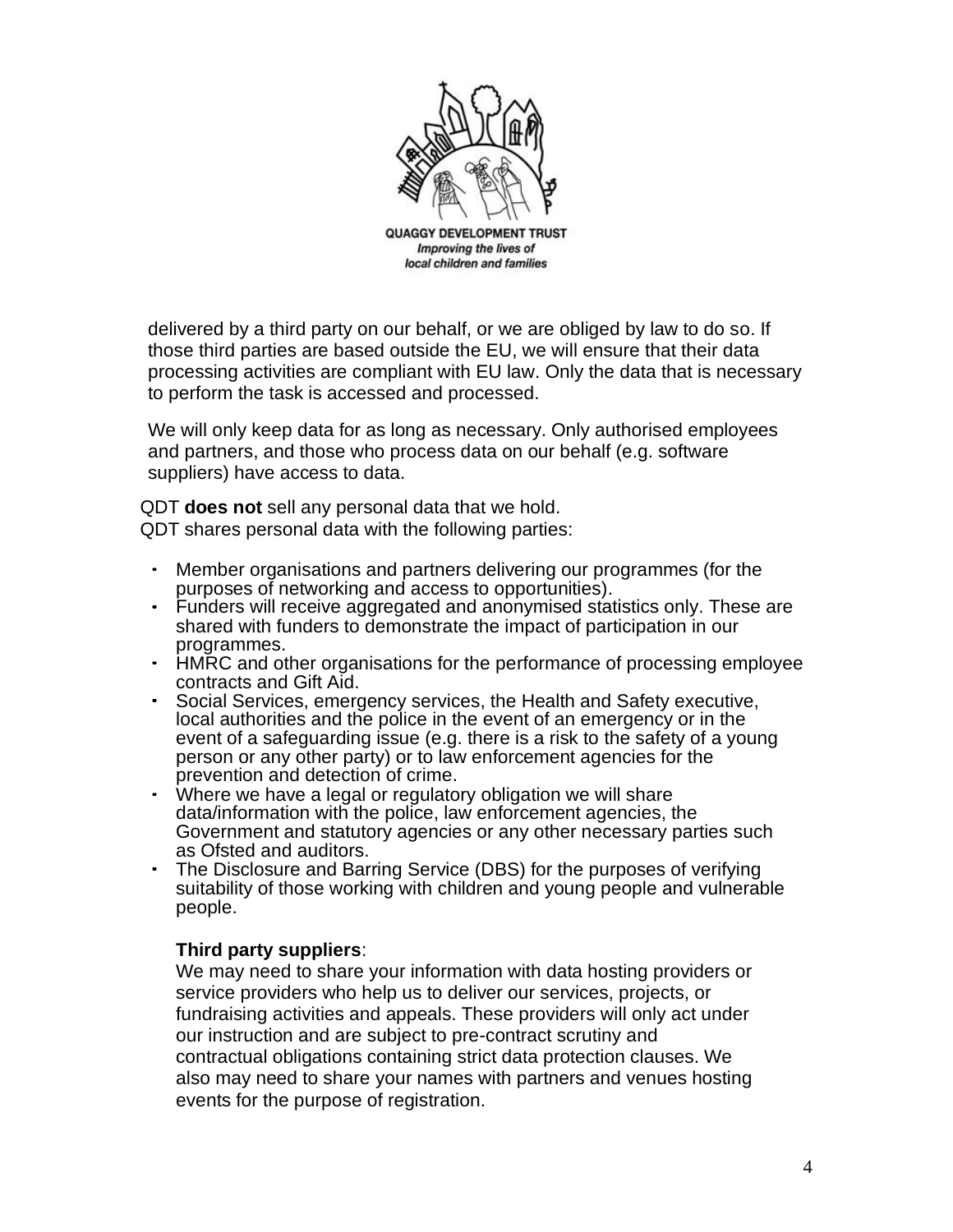

## **Using media content (photo, video and audio content)**

To help promote the value of our work QDT uses a range of media. Photos, videos and audio content may be used by QDT, or by our event partner(s) (including funders) and member organisations on websites, social media, promotional materials, publications, press releases or other illustrations of our work.

We will ask for consent from individuals who will be used in photos where they may be identifiable. Where the individual is under the age of 18 or a vulnerable adult, we will seek consent of the parent/guardian. Consent can be withdrawn at any time. If consent is withdrawn, we will stop using the photos/videos/audio content for future purposes but may not be able to retract publications already in the public domain.

#### **Retention of information**

We retain your information for as long as required, by UK law and/or either as long as we need it to provide you with services or information you have requested or signed up to, in line with our Data Retention Policy.

#### **Use of QDT website(s)**

Within our website, we link to other useful organisations' websites that may be of use to you; however, we do not endorse the information on these websites and are not responsible for the websites' content. QDT cannot be held responsible for the privacy of data collected by these sites. You should review their privacy policy before sending them any personal data.

We make every effort to ensure that viruses, malware and other malicious software is excluded from our website, however we advise that you take appropriate precautions to protect your device.

#### **Your information and rights**

You have a number of rights under the GDPR, which include: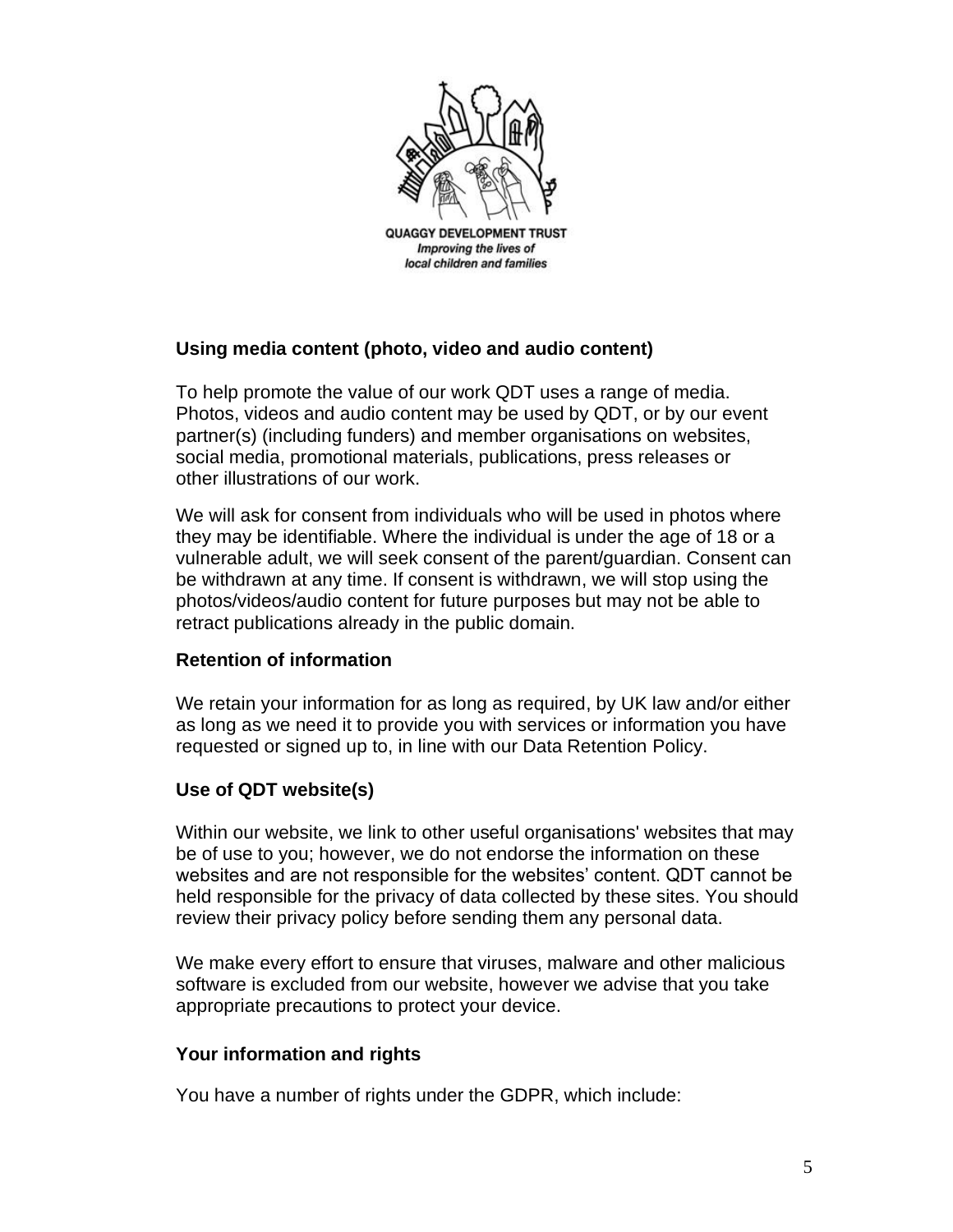

- The right to request a copy of the data that QDT holds about you
- The right to prevent processing for the purpose of direct marketing and profiling
- The right to be forgotten
- The right to have data rectified/updated

#### **Accessing your data**

- You are entitled to make a request to gain access to a copy of the data we hold and to find out how we use your data.
- You may make a request at any time by contacting us at [privacy@quaggychildrenscentre.org.uk for](mailto:privacy@quaggychildrenscentre.org.uk%20for) a Subject Access Request Form.
- Your request will be processed free of charge. In the event of repeated/excessive requests QDT reserve the right to charge a fee.
- When making a request, we will verify that you are who you say you are by checking appropriate forms of identification.

## **The right to be forgotten**

If you no longer wish for QDT to store and process your data, you have the right to request that it be deleted. You can request this in writing and we will respond within one month of the request.

Under the GDPR QDT must respond to a request to have your data erased; however, there are circumstances where we will be unable to erase data due to other obligations. For example:

- Where there are financial transactions on your record (where part of the data must be kept for a set period). In this instance, we will keep the data that must be held for financial and audit purposes and will erase all data not required for this purpose.
- Where there has been a disciplinary/safeguarding issue.

Full details and an explanation of our decision will be communicated to you.

#### **The right to rectification**